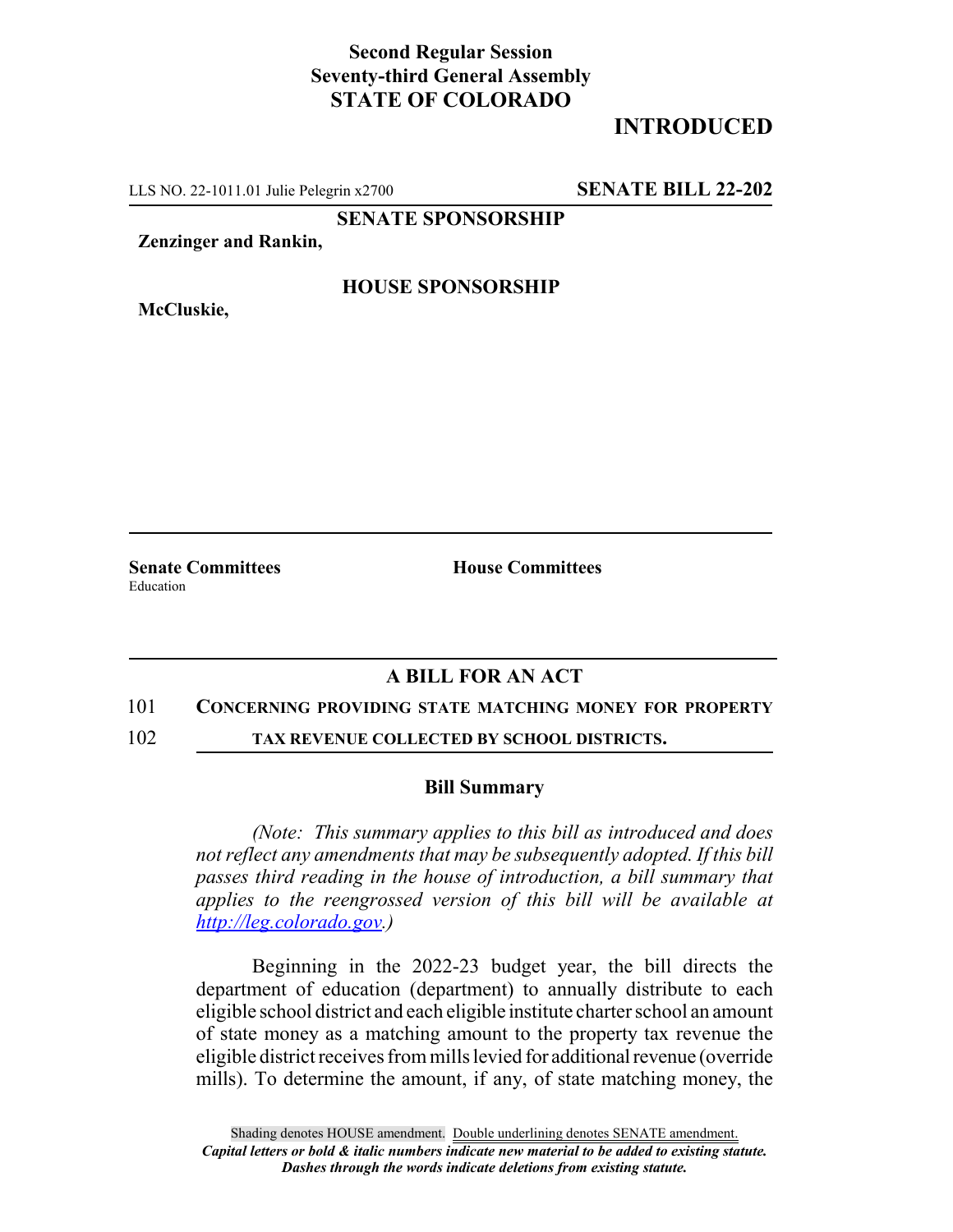department must calculate for each district:

- The district's maximum number of override mills; and
- The number of override mills the district may be expected to levy toward the district's maximum number of override mills (override mill capacity), based on the district's median household income.

If a district's override mill capacity is less than the maximum number of override mills, the district is eligible to receive matching state money. The department must calculate each eligible district's mill levy match amount as provided in the bill. An institute charter school that is located within an eligible district is eligible to receive a distribution of state money equal to the eligible district's per pupil mill levy match amount multiplied by the institute charter school's pupil enrollment. The department must calculate and distribute in June of each budget year the mill levy match amounts from the mill levy override match fund created in the bill.

| $\mathbf{1}$   | Be it enacted by the General Assembly of the State of Colorado:         |
|----------------|-------------------------------------------------------------------------|
| $\overline{2}$ | <b>SECTION 1.</b> In Colorado Revised Statutes, add 22-54-107.9 as      |
| 3              | follows:                                                                |
| $\overline{4}$ | 22-54-107.9. Override mill levy match - calculation -                   |
| 5              | distribution - fund created - definitions. (1) As USED IN THIS SECTION, |
| 6              | UNLESS THE CONTEXT OTHERWISE REQUIRES:                                  |
| 7              | (a) "ADDITIONAL MILL LEVY REVENUE PER PUPIL AMOUNT" MEANS               |
| 8              | THE AMOUNT OF AN ELIGIBLE DISTRICT'S ADDITIONAL MILL LEVY REVENUE,      |
| 9              | AS DEFINED IN SECTION 22-32-108.5, FOR A BUDGET YEAR, DIVIDED BY        |
| 10             | THE ELIGIBLE DISTRICT'S FUNDED PUPIL COUNT FOR THAT BUDGET YEAR.        |
| 11             | (b) "APPLICABLE BUDGET YEAR" MEANS THE BUDGET YEAR IN                   |
| 12             | WHICH THE DEPARTMENT DISTRIBUTES MONEY PURSUANT TO THIS SECTION         |
| 13             | TO A DISTRICT.                                                          |
| 14             | (c) "APPLICABLE PROPERTY TAX YEAR" MEANS THE PROPERTY TAX               |
| 15             | YEAR THAT ENDS DURING THE APPLICABLE BUDGET YEAR.                       |
| 16             | (d)<br>"DEPARTMENT" MEANS THE DEPARTMENT OF EDUCATION                   |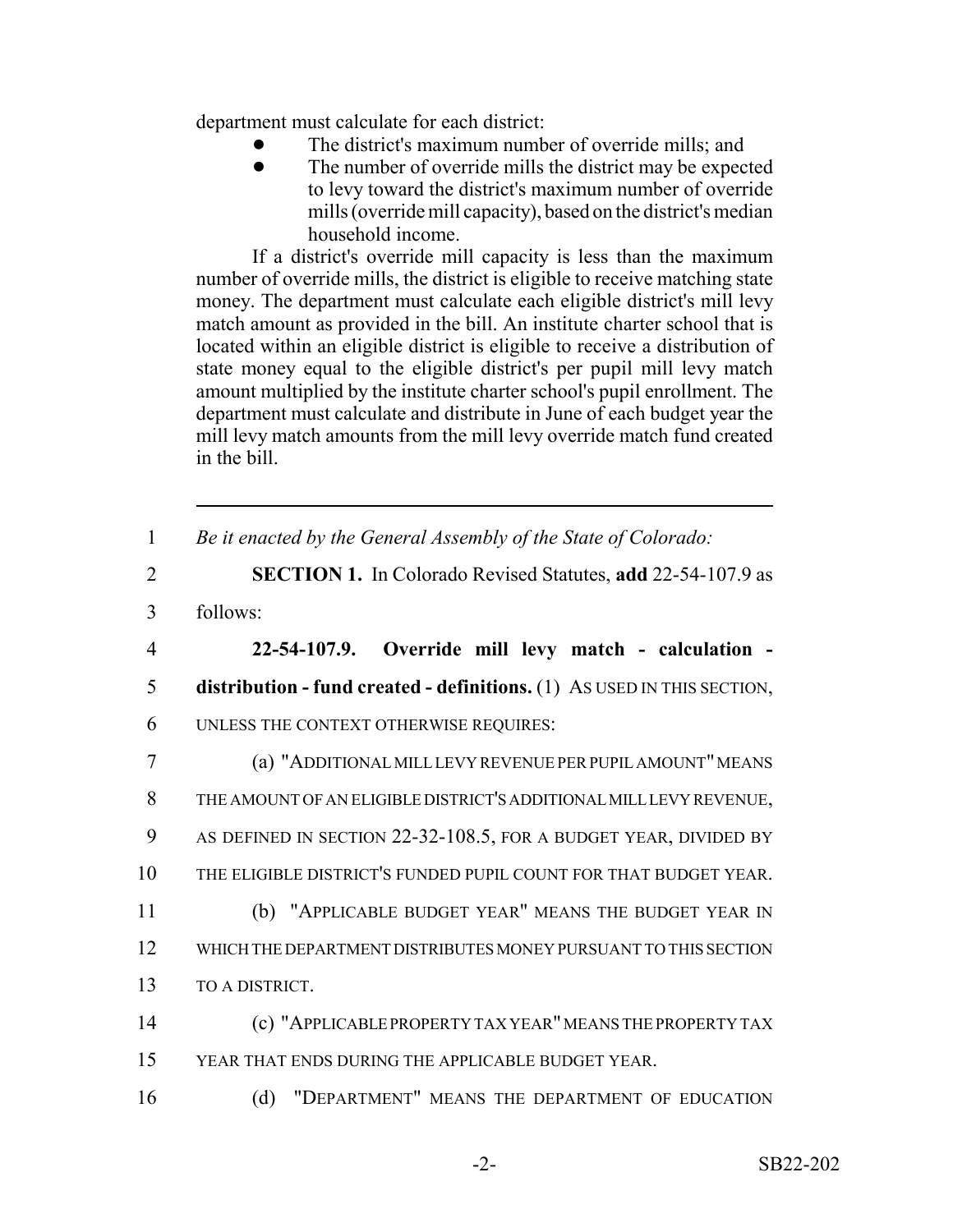CREATED PURSUANT TO SECTION 24-1-115.

 (e) "ELIGIBLE DISTRICT" MEANS A DISTRICT FOR WHICH THE OVERRIDE MILL CAPACITY IS LESS THAN THE MAXIMUM NUMBER OF OVERRIDE MILLS CALCULATED FOR THE DISTRICT.

 (f) "ELIGIBLE INSTITUTE CHARTER SCHOOL" MEANS AN INSTITUTE CHARTER SCHOOL THAT IS LOCATED WITHIN THE GEOGRAPHIC BOUNDARIES OF AN ELIGIBLE DISTRICT.

 (g) "MAXIMUM NUMBER OF OVERRIDE MILLS" MEANS THE NUMBER OF OVERRIDE MILLS CALCULATED FOR A DISTRICT PURSUANT TO SUBSECTION (3) OF THIS SECTION.

 (h) "OVERRIDE MILL CAPACITY" MEANS THE NUMBER OF OVERRIDE 12 MILLS CALCULATED PURSUANT TO SUBSECTION (4) OF THIS SECTION THAT A DISTRICT MAY BE EXPECTED TO LEVY TOWARD THE DISTRICT'S MAXIMUM NUMBER OF OVERRIDE MILLS.

 (i) "OVERRIDE MILL PER PUPIL MATCH AMOUNT" MEANS THE AMOUNT OF THE OVERRIDE MILL MATCH AMOUNT THAT THE DEPARTMENT 17 DISTRIBUTES TO AN ELIGIBLE DISTRICT PURSUANT TO SUBSECTION (5)(a) OF THIS SECTION FOR A BUDGET YEAR, DIVIDED BY THE ELIGIBLE DISTRICT'S FUNDED PUPIL COUNT FOR THAT BUDGET YEAR.

20 (i) "OVERRIDE MILLS" MEANS PROPERTY TAX MILLS THAT A 21 DISTRICT LEVIES PURSUANT TO SECTION 22-54-108.

 (k) "SMALL RURAL DISTRICT" HAS THE SAME MEANING AS 23 PROVIDED IN SECTION 22-54-108.

24 (I) "TOTAL PROGRAM" MEANS THE AMOUNT OF TOTAL PROGRAM FUNDING FOR A DISTRICT CALCULATED PURSUANT TO SECTION 22-54-104 26 (2) BEFORE APPLICATION OF THE BUDGET STABILIZATION FACTOR.

27 (2) (a) BEGINNING IN THE 2022-23 BUDGET YEAR AND FOR EACH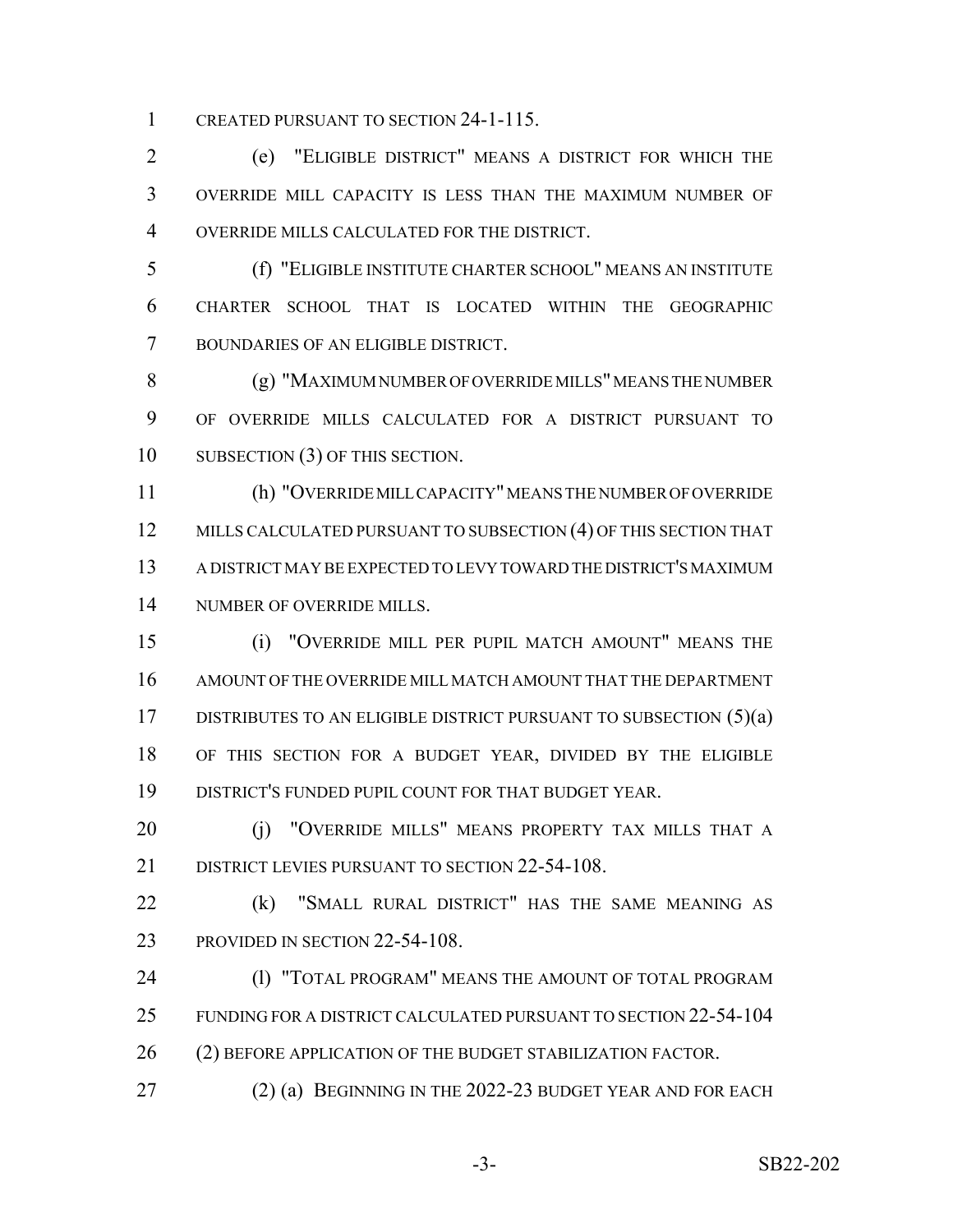BUDGET YEAR THEREAFTER, THE DEPARTMENT, IN JUNE OF EACH BUDGET YEAR, SHALL CALCULATE AND DISTRIBUTE AS A LUMP SUM TO EACH ELIGIBLE DISTRICT AND EACH ELIGIBLE INSTITUTE CHARTER SCHOOL AN OVERRIDE MILL MATCH AMOUNT AS PROVIDED IN THIS SECTION. THE DEPARTMENT SHALL DISTRIBUTE THE OVERRIDE MILL MATCH AMOUNT FROM MONEY ANNUALLY APPROPRIATED TO THE MILL LEVY OVERRIDE MATCH FUND CREATED IN SUBSECTION (6) OF THIS SECTION. IN A BUDGET YEAR IN WHICH THE GENERAL ASSEMBLY DOES NOT APPROPRIATE A SUFFICIENT AMOUNT TO FULLY FUND THE DISTRIBUTIONS CALCULATED PURSUANT TO THIS SECTION, THE DEPARTMENT SHALL REDUCE THE AMOUNT OF EACH ELIGIBLE DISTRICT'S AND EACH ELIGIBLE INSTITUTE CHARTER SCHOOL'S DISTRIBUTION BY THE SAME PERCENTAGE THAT THE DEFICIT BEARS TO THE AMOUNT REQUIRED TO FULLY FUND THE DISTRIBUTIONS CALCULATED PURSUANT TO THIS SECTION.

 (b) THE OVERRIDE MILL MATCH AMOUNT THAT AN ELIGIBLE DISTRICT RECEIVES PURSUANT TO THIS SECTION IS DEEMED TO BE ADDITIONAL MILL LEVY REVENUE THAT IS SUBJECT TO DISTRIBUTION TO THE CHARTER SCHOOLS OF THE DISTRICT IN THE SAME MANNER THAT THE DISTRICT DISTRIBUTES OTHER ADDITIONAL MILL LEVY REVENUE THAT IT COLLECTS TO THE CHARTER SCHOOLS OF THE DISTRICT PURSUANT TO SECTION 22-32-108.5.

 (3) (a) FOR THE 2022-23 BUDGET YEAR AND FOR EACH BUDGET YEAR THEREAFTER, THE DEPARTMENT SHALL ANNUALLY DETERMINE EACH DISTRICT'S MAXIMUM NUMBER OF OVERRIDE MILLS, WHICH IS EQUAL TO THE NUMBER OF MILLS THAT A DISTRICT MAY LEVY FOR THE APPLICABLE PROPERTY TAX YEAR TO GENERATE PROPERTY TAX REVENUE EQUAL TO TWENTY-FIVE PERCENT, OR THIRTY PERCENT IN THE CASE OF A SMALL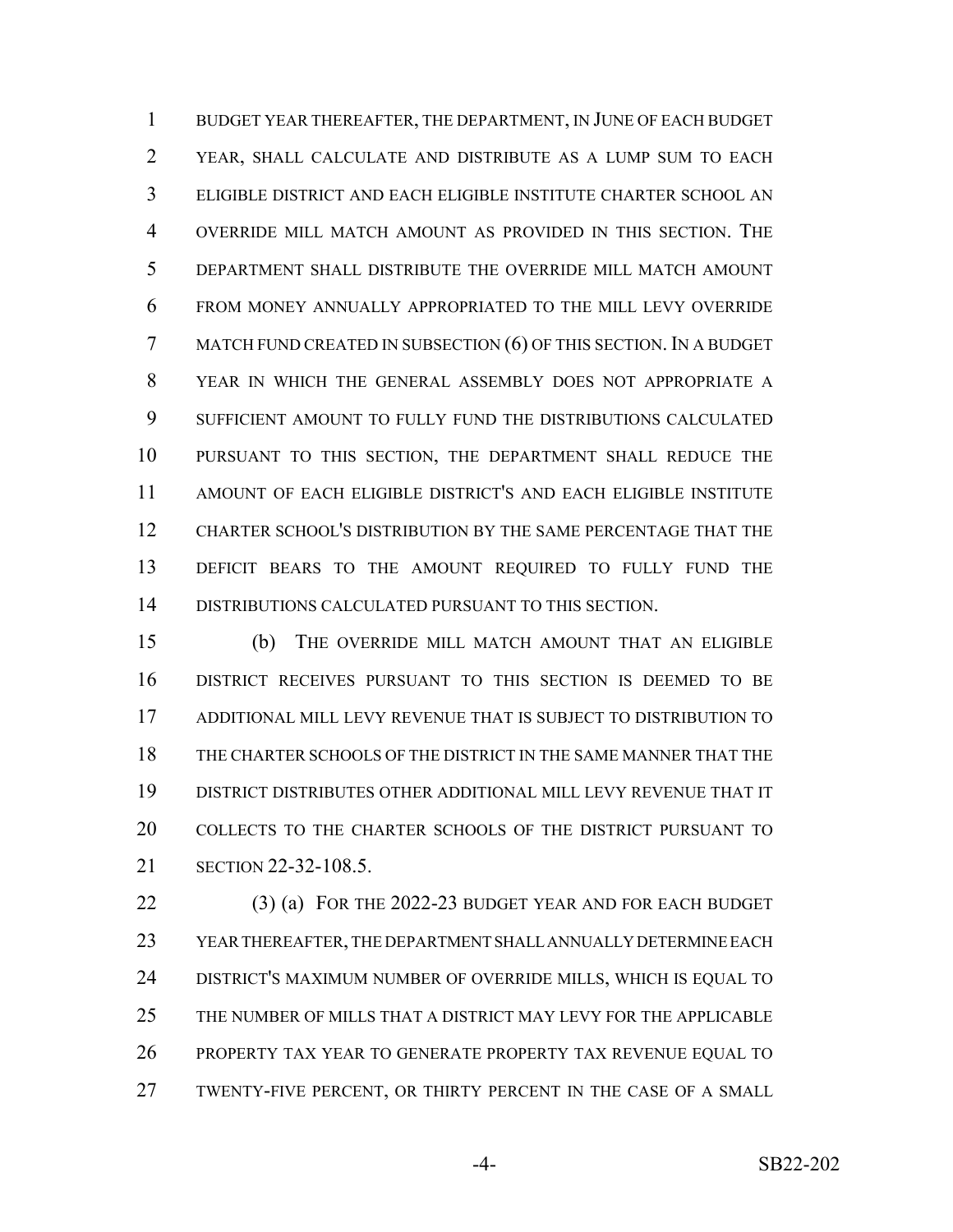RURAL DISTRICT, OF THE DISTRICT'S:

 (I) TOTAL PROGRAM FOR THE APPLICABLE BUDGET YEAR, IF TEN PERCENT OR LESS OF THE DISTRICT'S FUNDED PUPIL COUNT FOR THE APPLICABLE BUDGET YEAR IS ATTRIBUTABLE TO THE DISTRICT'S ONLINE PUPIL ENROLLMENT; OR

 (II) ADJUSTED TOTAL PROGRAM FOR THE APPLICABLE BUDGET YEAR CALCULATED PURSUANT TO SUBSECTION (3)(b) OF THIS SECTION, IF MORE THAN TEN PERCENT OF THE DISTRICT'S FUNDED PUPIL COUNT FOR THE APPLICABLE BUDGET YEAR IS ATTRIBUTABLE TO THE DISTRICT'S ONLINE PUPIL ENROLLMENT.

 (b) IF MORE THAN TEN PERCENT OF A DISTRICT'S FUNDED PUPIL COUNT FOR THE APPLICABLE BUDGET YEAR IS ATTRIBUTABLE TO THE DISTRICT'S ONLINE PUPIL ENROLLMENT, THE DEPARTMENT SHALL CALCULATE THE DISTRICT'S ADJUSTED TOTAL PROGRAM AS FOLLOWS:

 (I) THE DEPARTMENT SHALL REDUCE THE DISTRICT'S ONLINE PUPIL ENROLLMENT IN ACCORDANCE WITH THE FOLLOWING FORMULA:

 DISTRICT ONLINE PUPIL ENROLLMENT - (((DISTRICT FUNDED PUPIL 18 COUNT - DISTRICT ONLINE PUPIL ENROLLMENT $) \div .9$   $(X .1)$ 

 (II) THE DEPARTMENT SHALL SUBTRACT FROM THE DISTRICT'S TOTAL PROGRAM FOR THE APPLICABLE BUDGET YEAR AN AMOUNT EQUAL TO THE DISTRICT'S REDUCED ONLINE PUPIL ENROLLMENT, CALCULATED 22 PURSUANT TO SUBSECTION  $(3)(b)(I)$  OF THIS SECTION, MULTIPLIED BY THE PER PUPIL ONLINE FUNDING AMOUNT FOR THE APPLICABLE BUDGET YEAR 24 AS DESCRIBED IN SECTION 22-54-104 (4.5)(c)(II), BEFORE APPLICATION OF 25 THE BUDGET STABILIZATION FACTOR.

 (4) (a) FOR THE 2022-23 BUDGET YEAR AND EVERY FIVE YEARS THEREAFTER, THE DEPARTMENT SHALL DETERMINE THE FIVE-YEAR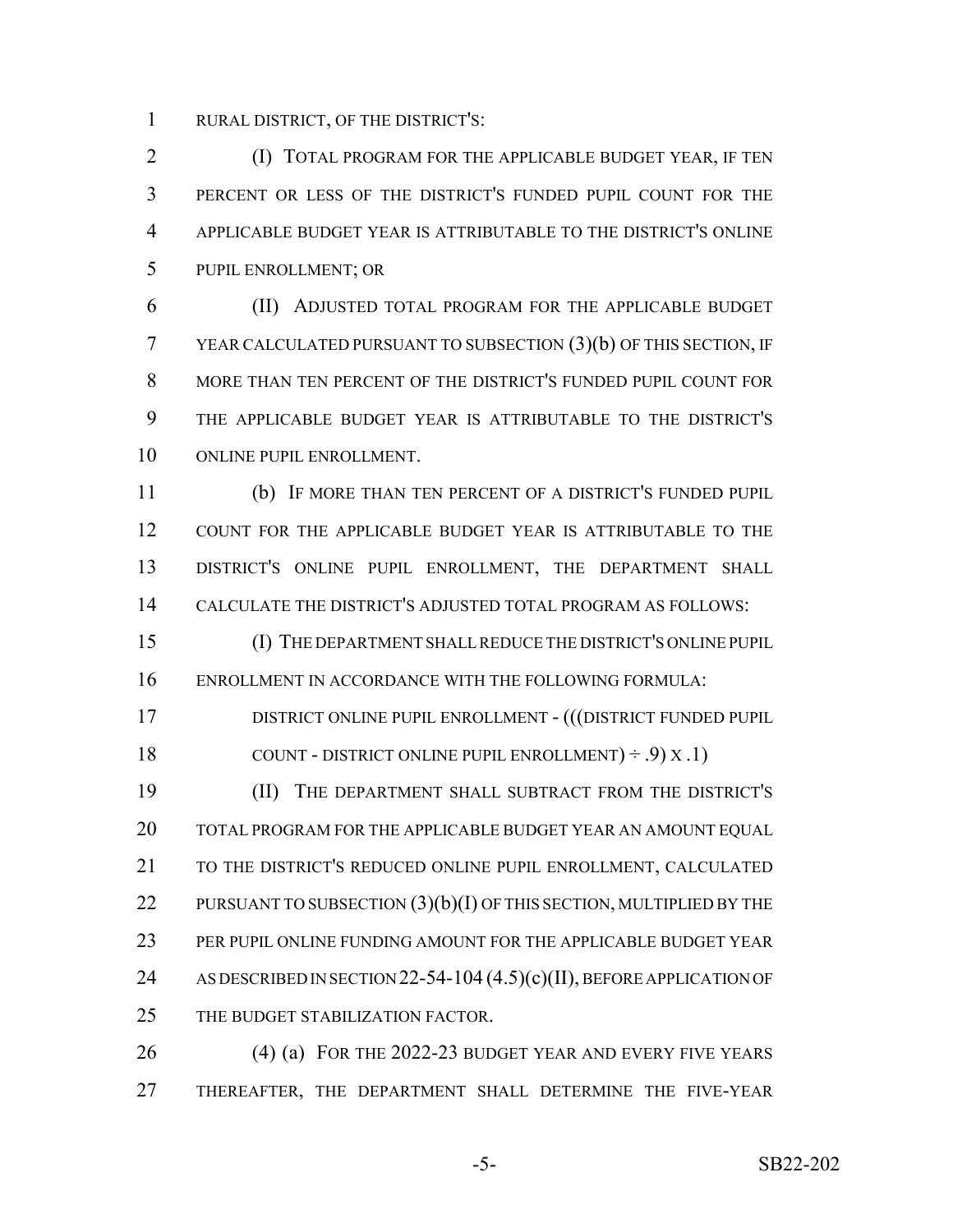AVERAGE MEDIAN HOUSEHOLD INCOME FOR EACH DISTRICT IN THE STATE, REFERRED TO IN THIS SECTION AS THE "AVERAGE MEDIAN INCOME", BY AVERAGING THE MEDIAN HOUSEHOLD INCOME FOR EACH DISTRICT AS DETERMINED BY THE UNITED STATES CENSUS BUREAU'S AMERICAN COMMUNITY SURVEY FOR THE PRECEDING FIVE CALENDAR YEARS. THE DEPARTMENT SHALL DETERMINE THE AMOUNT OF THE DIFFERENCE BETWEEN THE HIGHEST AVERAGE MEDIAN INCOME AND LOWEST AVERAGE MEDIAN INCOME AMONG ALL DISTRICTS IN THE STATE, REFERRED TO IN THIS SECTION AS THE "MEDIAN INCOME GAP".

 (b) FOR THE 2022-23 BUDGET YEAR AND EVERY FIVE BUDGET YEARS THEREAFTER, USING THE AVERAGE MEDIAN INCOME FOR EACH DISTRICT, THE DEPARTMENT SHALL DETERMINE FOR EACH DISTRICT THE DISTRICT'S OVERRIDE MILL CAPACITY, WHICH IS THE NUMBER OF OVERRIDE MILLS THE DISTRICT MAY BE EXPECTED TO LEVY TOWARD THE DISTRICT'S MAXIMUM NUMBER OF OVERRIDE MILLS, USING THE FOLLOWING FORMULA: (((DISTRICT AVERAGE MEDIAN INCOME - LOWEST DISTRICT

17 AVERAGE MEDIAN INCOME)  $\div$  MEDIAN INCOME GAP)  $X$  20) + 15

18 (5) (a) FOR THE 2022-23 BUDGET YEAR AND EACH BUDGET YEAR THEREAFTER, THE DEPARTMENT SHALL CALCULATE THE STATE MATCH PERCENTAGE FOR EACH ELIGIBLE DISTRICT BY SUBTRACTING THE ELIGIBLE DISTRICT'S OVERRIDE MILL CAPACITY FROM THE ELIGIBLE DISTRICT'S MAXIMUM NUMBER OF OVERRIDE MILLS, THEN DIVIDING THE REMAINDER BY THE ELIGIBLE DISTRICT'S OVERRIDE MILL CAPACITY.THE DEPARTMENT SHALL ANNUALLY DISTRIBUTE TO EACH ELIGIBLE DISTRICT AN OVERRIDE MILL MATCH AMOUNT EQUAL TO THE ELIGIBLE DISTRICT'S STATE MATCH PERCENTAGE MULTIPLIED BY THE AMOUNT OF PROPERTY TAX REVENUE GENERATED BY THE NUMBER OF OVERRIDE MILLS THAT THE ELIGIBLE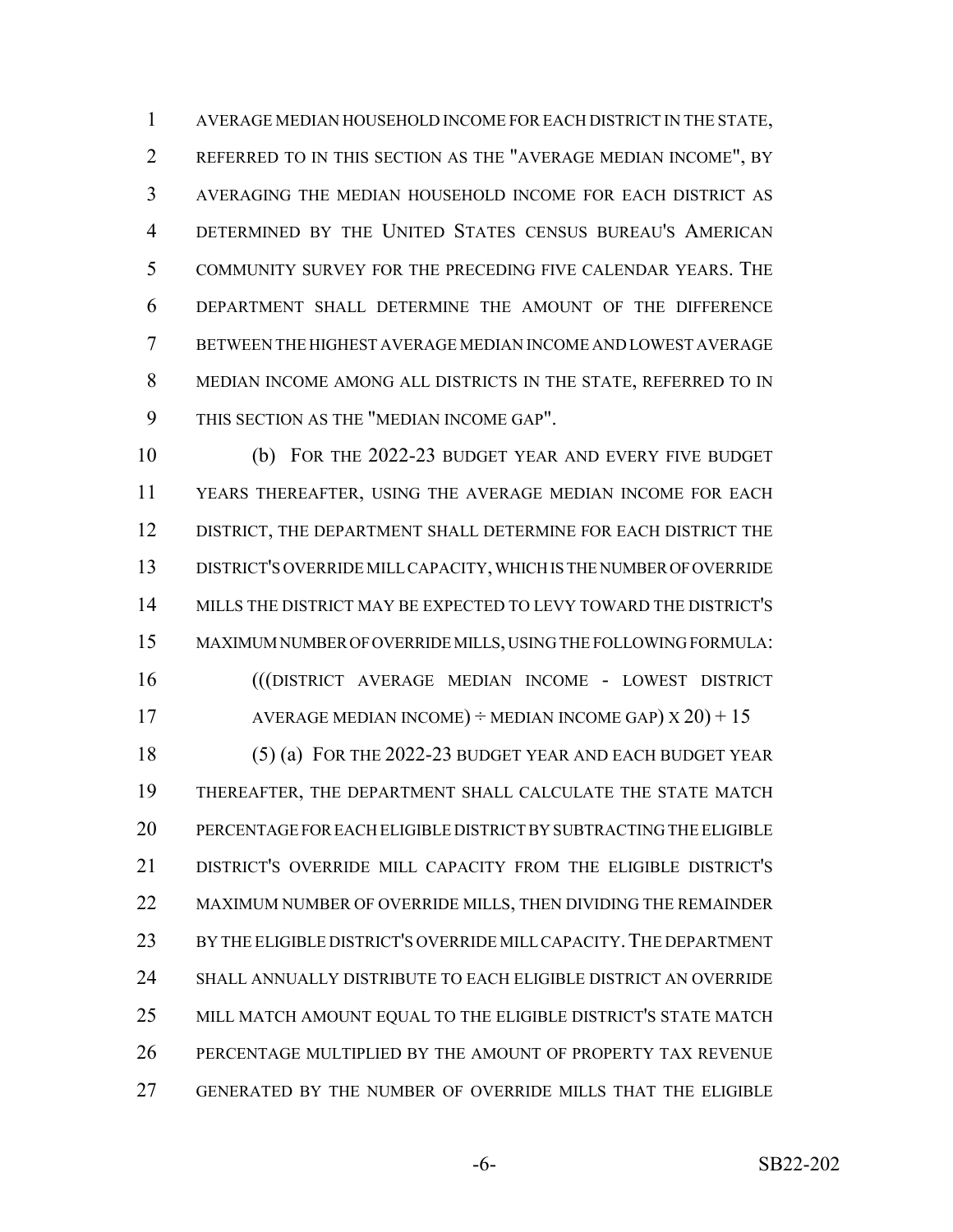DISTRICT LEVIES FOR THE APPLICABLE PROPERTY TAX YEAR.

 (b) FOR THE 2022-23 BUDGET YEAR AND EACH BUDGET YEAR THEREAFTER, THE DEPARTMENT SHALL DISTRIBUTE TO EACH ELIGIBLE INSTITUTE CHARTER SCHOOL AN OVERRIDE MILL MATCH AMOUNT EQUAL TO THE OVERRIDE MILL PER PUPIL MATCH AMOUNT FOR THE ELIGIBLE INSTITUTE CHARTER SCHOOL'S ACCOUNTING DISTRICT MULTIPLIED BY THE ELIGIBLE INSTITUTE CHARTER SCHOOL'S PUPIL ENROLLMENT FOR THE APPLICABLE BUDGET YEAR; EXCEPT THAT THE DEPARTMENT SHALL ENSURE THAT THE TOTAL PER PUPIL AMOUNT DISTRIBUTED TO AN ELIGIBLE INSTITUTE CHARTER SCHOOL PURSUANT TO THIS SECTION AND SECTION 22-30.5-513.1 IN A SINGLE BUDGET YEAR DOES NOT EXCEED THE COMBINED TOTAL OF THE ADDITIONAL MILL LEVY REVENUE PER PUPIL AMOUNT AND OVERRIDE MILL PER PUPIL MATCH AMOUNT OF THE ELIGIBLE INSTITUTE CHARTER SCHOOL'S ACCOUNTING DISTRICT FOR THE APPLICABLE BUDGET YEAR.

**6** (6) THE MILL LEVY OVERRIDE MATCH FUND IS CREATED IN THE STATE TREASURY. THE FUND CONSISTS OF MONEY APPROPRIATED OR TRANSFERRED TO THE FUND BY THE GENERAL ASSEMBLY. THE STATE TREASURER SHALL CREDIT TO THE FUND ALL INTEREST AND INCOME DERIVED FROM THE DEPOSIT AND INVESTMENT OF MONEY IN THE FUND. SUBJECT TO ANNUAL APPROPRIATION BY THE GENERAL ASSEMBLY, FOR 22 THE 2022-23 BUDGET YEAR AND EACH BUDGET YEAR THEREAFTER, THE DEPARTMENT SHALL DISTRIBUTE MONEY FROM THE FUND AS DESCRIBED 24 IN THIS SECTION. IN ADDITION, THE DEPARTMENT MAY EXPEND A PORTION OF THE AMOUNT APPROPRIATED FROM THE FUND TO PAY THE DIRECT 26 COSTS THAT THE DEPARTMENT INCURS IN IMPLEMENTING THIS SECTION. **SECTION 2. Safety clause.** The general assembly hereby finds,

-7- SB22-202